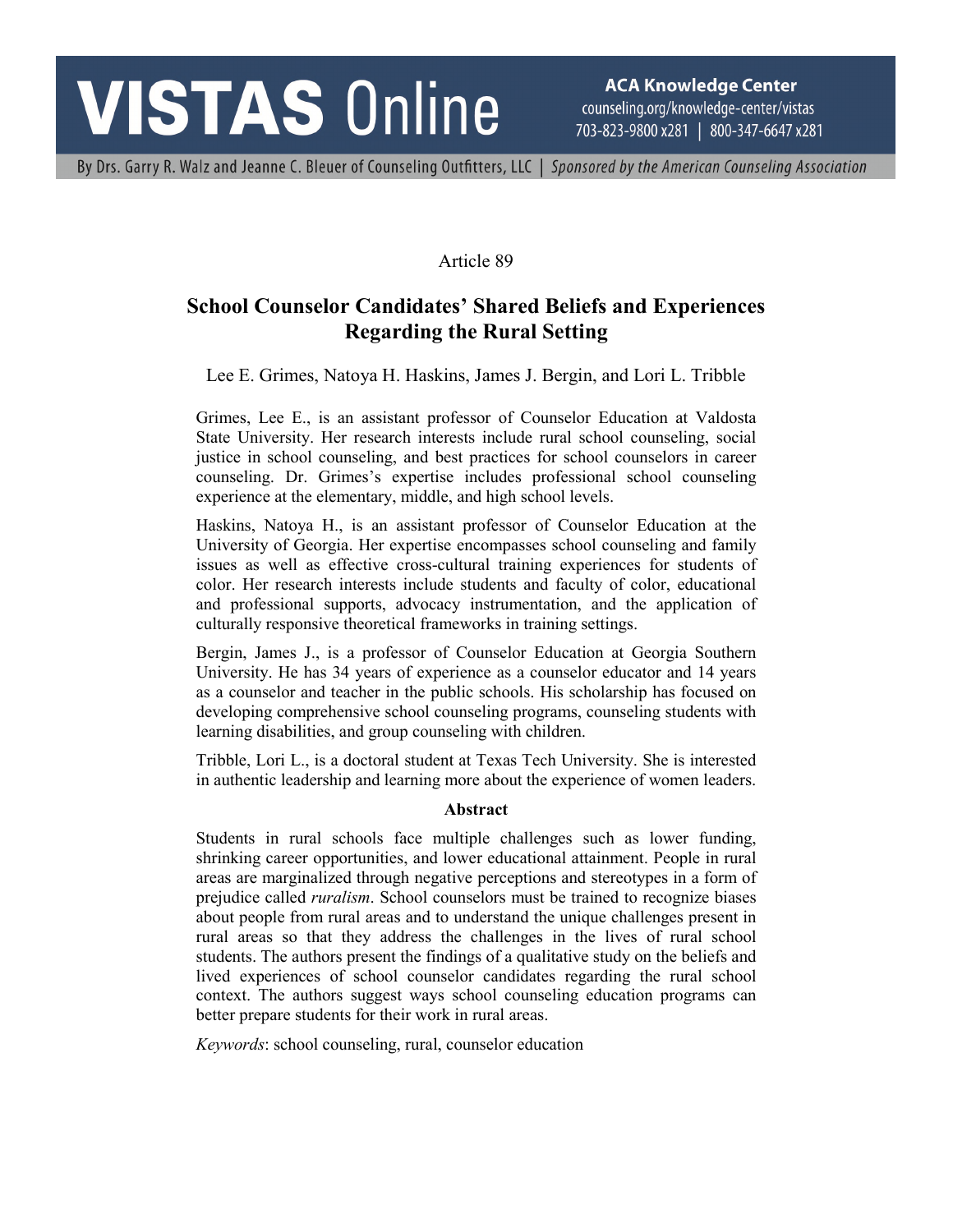Over the last 50 years, researchers have addressed the needs of urban and suburban populations in the United States, while research related to rural communities has remained slim in comparison (Arnold, Newman, Gaddy, & Dean, 2005; Truscott & Truscott, 2005). Definitions of rural vary within the United States; however, many definitions focus on the area population. The U. S. Census Bureau (2010) defined rural as not being a densely settled territory. Other government agencies define rural as communities that include the combination of open countryside and county populations of fewer than 2,500 people (U.S. Department of Agriculture [USDA], 2013). According to the 2010 U.S. Census, 19.3% of the total population reside in rural communities. Research indicates that rural communities struggle with significant economic difficulties, decreases of family agricultural commerce, low-paying jobs, and a lack of professional job opportunities (Budge, 2006; Kellogg Foundation, 2005; Strange, Johnson, Showalter, & Klein, 2012). These challenges consequently affect the rural school environment and academic experience of students. In addition, increasing poverty, changing demographics, low high school graduation rates and college attendance rates, outward migration, sometimes referred to as rural brain drain, or the tendency of the highly educated to leave rural areas, as well as inequitable educational preparation and policies currently affect students in rural communities (Carr & Kefalas, 2009; Cohn & Hastings, 2013; Griffin, Hutchins, & Meece, 2011; McIlveen, Morgan, & Bimrose, 2012; Sherman & Sage, 2011).

Rural school systems have more difficulty receiving state and federal funding (i.e., Title 1) when compared to their urban and suburban counterparts. Some scholars contend that because of the complexity of formulas for Title 1 funds, rural school systems have more difficulty receiving federal funding when compared to large urban schools (Ayers, 2011). With almost 34% of the nation's elementary and secondary student population attending schools in small towns and rural locales (National Center for Education Statistics [NCES], 2006) it becomes imperative that educators are aware of the needs of rural residents (Strange et al., 2012). Understanding rural communities can be valuable in helping educators including school counselors address the sometimes negative rural stereotypes that may influence their role in rural communities. Counselor educators need to consider the importance for including in school counselor training information about rural schools and communities so that school counselor candidates are prepared to face the challenges in the rural areas (Breen & Drew, 2012). A more detailed description of rural challenges follows.

Several factors characterize rural challenges. The average per-capita income for rural residents was at \$33,247, while the average per-capita income for all Americans in 2011 was \$41,560 (USDA, 2013). Recently reported poverty rates for rural residents is 18.3%, in comparison to the national poverty rate of 15.9% (USDA, 2013). Research indicates that 16.9% of rural residents do not complete high school, while nationally the high school completion rate is 14.6% (USDA, 2013). The rural student population is both culturally diverse and economically disadvantaged (Davis, 2009; O'Connell, Atlas, Saunders, & Philbrick, 2010). The 2010 Census detailed that approximately 78% of the population in rural and small town communities is White and non-Hispanic, compared to 64% of the population in the nation as a whole, with Latino populations showing a trend for growth in rural populations over the last 10 years (Housing Assistance Council, 2010). Further, organizations such as the Rural School and Community Trust noted that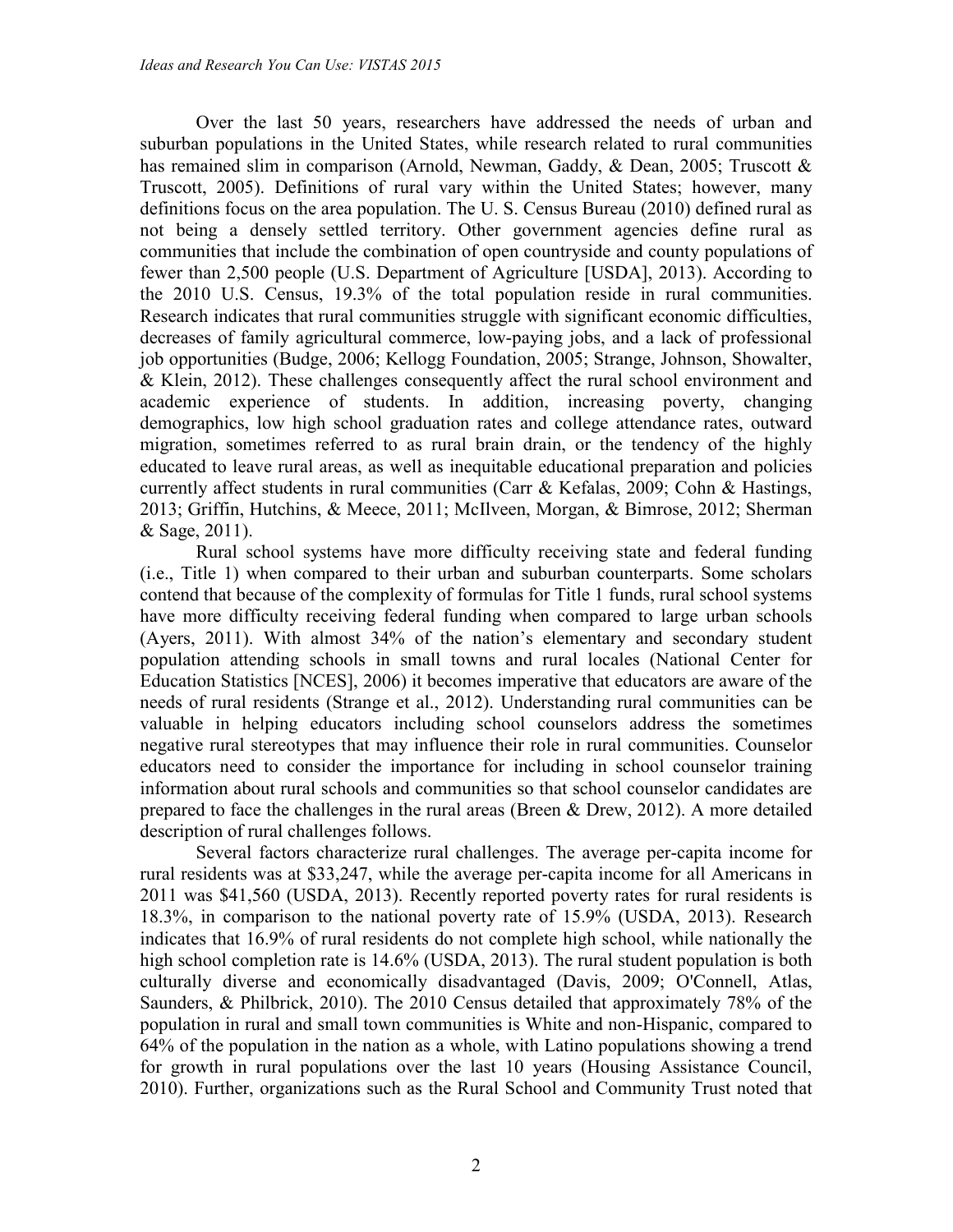rural populations are becoming more diverse with their research pointing to national student populations of color at 25.8 % in rural schools (Strange et al., 2012). Research on educational factors state by state leads the authors to contend that "growth in rural school enrollment is outpacing non-rural enrollment growth in the United States, and rural schools are becoming more complex with increasing rates of poverty, diversity, and special needs students" (Strange, et al., 2012, p. 21).

#### **The Rural School Counselor**

Just as rural communities face challenges economically, rural school counselors face distinctive professional challenges (Bardhoshi & Duncan, 2009). Research indicates that rural school counselors need to utilize specific counseling strategies and take on unique roles to support their students' needs (Grimes, Haskins, & Paisley, 2013). In small communities, they are often involved in multiple overlapping relationships that include home visits, parent meetings, and other supportive roles (Hann-Morrison, 2011; Hines, 2002). Current literature indicates that rural school counselors must use skills specifically suited to the challenges in these communities such as depression (Listug-Lunde, Vogeltanz-Holm, & Collins, 2013), college preparation (Guiffrida, 2008), career development (Hutchins & Akos, 2013; McIlveen et al., 2012), substance abuse (Ruiz, Stevens, McKnight, Godley, & Shane, 2005), obesity (Choi, 2012), and psychological issues (Evans, Radunovich, Cornette, Wiens, & Roy, 2008; Morsette, Swaney, Stolle, Schuldberg, van den Pol, & Young, 2009). Unlike school counselors in more populated urban and suburban areas, rural school counselors often are the only mental health professionals in their setting trained to respond to these challenges, making the collaboration and consultation that counselors depend on difficult or impossible (Grimes et al., 2013; Hines, 2002).

Multicultural and advocacy competencies, the American School Counselor Association (ASCA) National Model, and ethics codes indicate that school counselors are required to address the challenges of their students (American Counseling Association, 2000, 2014; ASCA, 2012; Lewis, Arnold, House, & Toporek, 2002;. Sue, Arredondo, & McDavis, 1992). These standards encourage counselors to address issues of inequity and marginalization (Holcomb-McCoy, 2007). Specifically, current literature calls school counselors to address diversity challenges and oppressive structures by coordinating, collaborating, and advocating (Bemak & Chung, 2008; Cuervo, 2012; Grimes et al., 2013; Holcomb-McCoy, 2007; Mitcham-Smith, 2007; Ratts, DeKruyf, & Chen-Hayes, 2007). School counselors must understand marginalization in rural areas to be able to advocate for students there.

#### **Perceptions of Rural Communities**

While the current literature illuminates the needs of rural students and calls school counselors to address these unique needs through comprehensive school counseling programs and advocacy methods (ASCA, 2012; Grimes et al., 2013), existing research is limited in regards to investigating the views, beliefs, and perceptions of rural populations (Griffin & Galassi, 2010; Kellogg Foundation, 2001, 2005; Monteiro-Leitner, Asner-Self, Milder, Leitner, & Skelton, 2006). In a study that included legislators, The Kellogg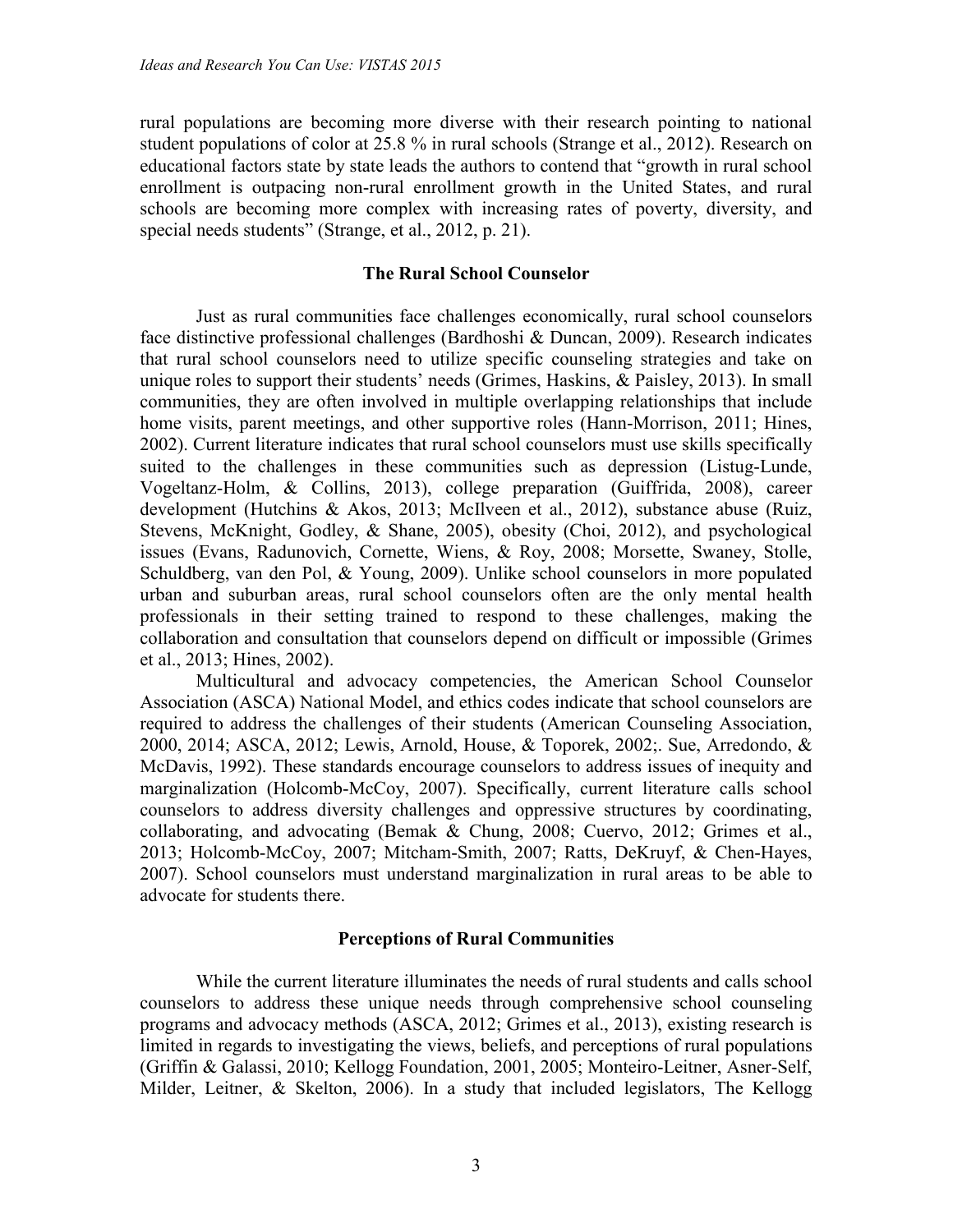Foundation (2005) found that participants perceive that rural communities are impoverished; lack jobs, and have a failed agricultural infrastructure. College students' perceptions of rural communities are consistent with The Kellogg Foundation's (2005) findings, indicating that rural residents are viewed as farmers, impoverished, and embodying negative rural stereotypes (Glaze, Edgar, Rhoades-Buck, & Rutherford, 2013). Glaze et al. (2013) also indicated that participants viewed rural populations as having strong family and community bonds. Additional research related to perceptions of rural school communities indicated that teachers, counselors, psychologists, social workers, and administrators perceive rural schools as lacking support services for prevention, mentoring, and advancement (Lee, Lohmeier, Niileksela, & Oeth, 2009). However, research also indicates that rural schools provide adequate consultation and instructional services (Lee et al., 2009). Some researchers contend that extreme negative stereotyping of rural residents as backward, lazy, and uneducated constitutes a form of prejudice referred to as *ruralism* (Bassett, 2003). While the effects of ruralism on rural dwellers leads to their being seen as less capable than their urban counterparts, perhaps more impacting, according to Bassett (2003), is the lack of awareness that surrounds this form of prejudice. The author argues that the impact of ruralism is similar to that of other forms of discrimination and that greater awareness of this form of prejudice is needed (Bassett, 2003, p. 322).

The current research, while useful in understanding generalized perceptions, is not specific to the school counselor experience. These perceptions may be of importance as counselor educators identify relevant curriculum and address concerns related to multicultural competence, issues of oppression and privilege, and social justice (Auwarter & Aruguete, 2008). The purpose of this research study is to better understand school counseling candidates' experiences of the phenomenon of rural life, including the individuals there and the rural setting. Understanding what school counselor candidates believe as a result of their rural experiences can inform school counselor education programs about the importance of addressing these issues as a part of their curriculum. The research question guiding this study is as follows: What characterizes the experiences and perceptions of life in rural areas according to school counselor candidates in a school counseling graduate program?

# **Methodology and Theoretical Framework**

Of the qualitative research methods, phenomenology is the best choice when it is important to understand the shared beliefs or experiences of a phenomenon (Creswell, 2007). Understanding these common experiences is important so that policies or practices can be developed or so that a deeper understanding of the phenomena is discovered (Creswell, 2007). In phenomenology, the researcher collects data through in-depth and multiple interviews from individuals who have a shared experience, analyzes the data for meanings, and then writes a composite description that presents the common experiences of the participants (Creswell, 2007).

# **Participants and Sampling**

To find participants for this study, the first author used purposeful sampling by introducing the study to school counselor candidates at a university. The university is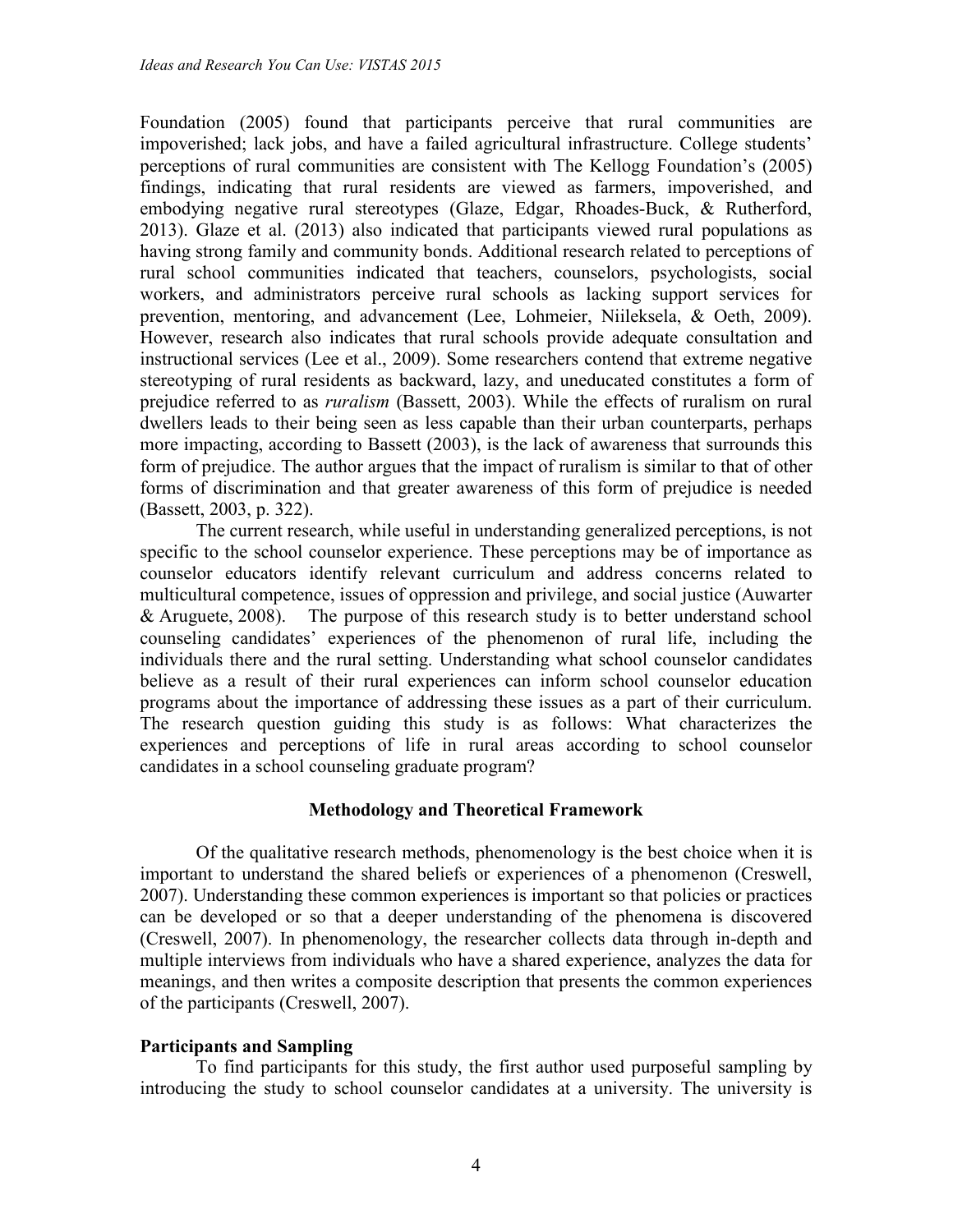located in the Southeastern United States in a rural area; however, the majority of the students who attend the university are from a large metropolitan area located in the same state. The program is accredited by the Council for Accreditation of Counseling and Related Educational Programs (CACREP) and does not focus on rural studies as a part of its curriculum. Of note, none of the students who chose to participate were students of the primary researcher.

Eight students chose to participate. The participants shared the lived experience of being a graduate student in a school counseling program with experiences of and ideas about life in rural areas. Of the eight participants, seven were female, one was male; five were Black, and three were White; five reported that they had knowledge of rural areas but had not lived there, and three considered themselves rural residents. Each participant entered the study having completed the program's multicultural counseling course.

# **Development of Interview Questions**

The first author entered into the dialogue with participants using an in-depth interview protocol (Creswell, 2007, p. 131), adapted as discussion occurred. The interview questions emerged from a selected review of the literature and focused on the factors highlighted there: rural SES challenges for families and schools, career opportunities, community demographics, and possible marginalization of residents. The categories of questions fell into the following topics: personal information and background, community of origin information, school counseling and multiculturalism, beliefs about rural places and people, ideas about rural marginalization.

# **Interview and Data Management Procedures**

Before conducting interviews, the first author attempted to set aside her beliefs about rural life so that her personal experiences did not obscure her focus on the experiences of the participants (Creswell, 2007). The first author shared with the research team that she grew up in a rural area, values rural life, and is an advocate for students in rural areas. Throughout the study, the team considered that the research was positioned in the first author's stance (Creswell, 2007). Next, interviews were conducted on the university campus where the participants were students. Participants fit the criteria for the study if they were students in a school counseling program with beliefs and experiences regarding rural areas. During interviews, the first author explained the study and invited participants to ask questions about the informed consent forms. Interviews were audio recorded and lasted about one hour each. Pseudonyms were used to provide confidentiality for participants. A transcriptionist transcribed the recorded interviews saved under the pseudonyms. Until the research was finalized, audio files of the interviews were saved on the first author's personal computer. All copies of the interviews have been destroyed since the study has reached its end.

# **Data Analysis**

The data analysis occurred through the following steps: audio recorded interviews were transcribed; from the transcripts, the researcher found statements about how the individuals experienced the topic; lists of significant statements were created; a list of nonrepetitive, nonoverlapping statements was created; significant statements were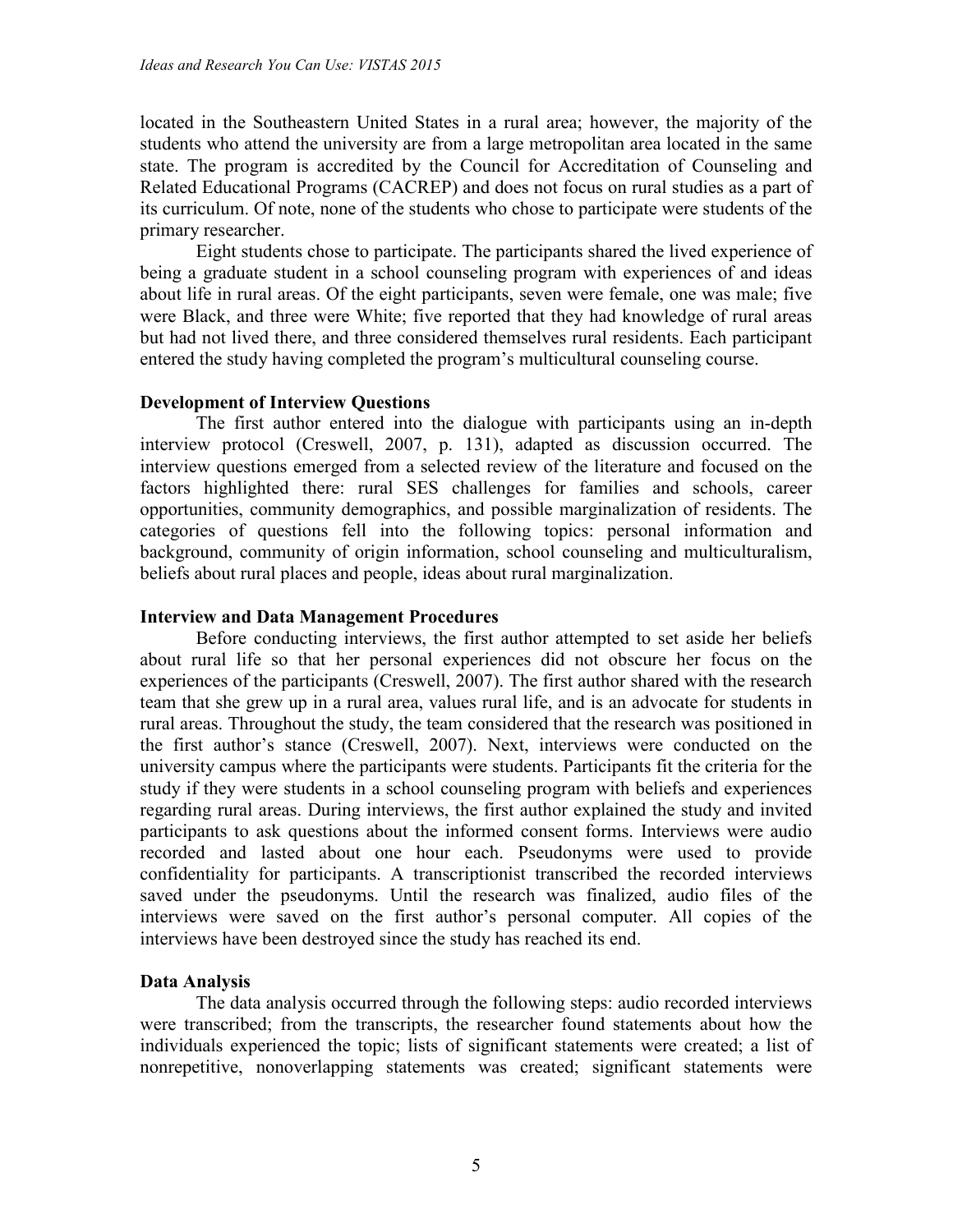grouped into units of information or themes (Creswell, 2007; Hays & Singh, 2012). Data analysis occurred within a research team to be discussed in the following section.

**Trustworthiness.** Since in qualitative research the interviewer is the research instrument (Creswell, 2007), it is important to build into the study measures to establish the trustworthiness of the study. Lincoln and Guba (1985) contend that the factors of trustworthiness in qualitative studies are credibility, transferability, dependability, and confirmability.

*Credibility.* To build credibility into this study, member checks and a peer research team were employed. The first author sent transcripts of the interviews to the participants and asked that they read and give feedback. Participants agreed that the transcripts were accurate. To further strengthen the study, themes identified during the analysis steps were shared with participants so that they could judge the accuracy of the findings. Each participant responded that the themes resonated with his or her experiences. The research team consisted of the first author, a counselor educator, and two other members, one a counselor educator and the other a graduate student in the clinical counseling program. The research team assisted in the analysis of themes in a process called intercoder agreement after the transcription of interviews. As noted, the first author shared her assumptions and biases about the rural setting with the research team before conducting interviews as one step in bracketing her biases (Creswell, 2007). The first author's biases center around her positive views about rural areas because she considers herself rural by origin. She also recognizes her belief that people living in rural areas and their unique needs are overlooked in the multicultural counseling literature.

*Transferability and dependability.* For the results to transfer to others, the first author provided detailed descriptions and verbatim examples from the interviews. Readers can draw conclusions that may be transferable to other settings. Unlike quantitative research, findings from qualitative research cannot be generalized to other populations. The primary researcher kept a detailed audit trail of each step of the research process to strengthen the dependability of the study.

*Confirmability.* One of the measures Lincoln and Guba (1985) suggested for confirmability of qualitative studies is the use of the reflexive journal. Throughout the study, the first author kept personal notes in which she made entries about methodological decisions and reflected upon her values, biases, and assumptions. The methods described led the research team to identify the following themes as representative of their participants' beliefs and perceptions of life in rural areas: limited or life-enriched ideas; personal or program-related experiences; and stereotyped or culturally aware perceptions. These themes are presented next.

#### **Themes**

# **Theme 1: Ideas, Limited or Life-Enriched**

School counselor candidates expressed ideas both limited and life-enriched about the rural setting, including the diversity and socioeconomics represented. Many of the participants defined the word *rural* as meaning a place that is small, distant from a city, and with fewer resources such as retail and other professional venues. Stacy's definition captures that of several. "When I think of rural, I think of smaller than a suburban area. . . not much traffic. . . not much stores around and things kind of far away from each other."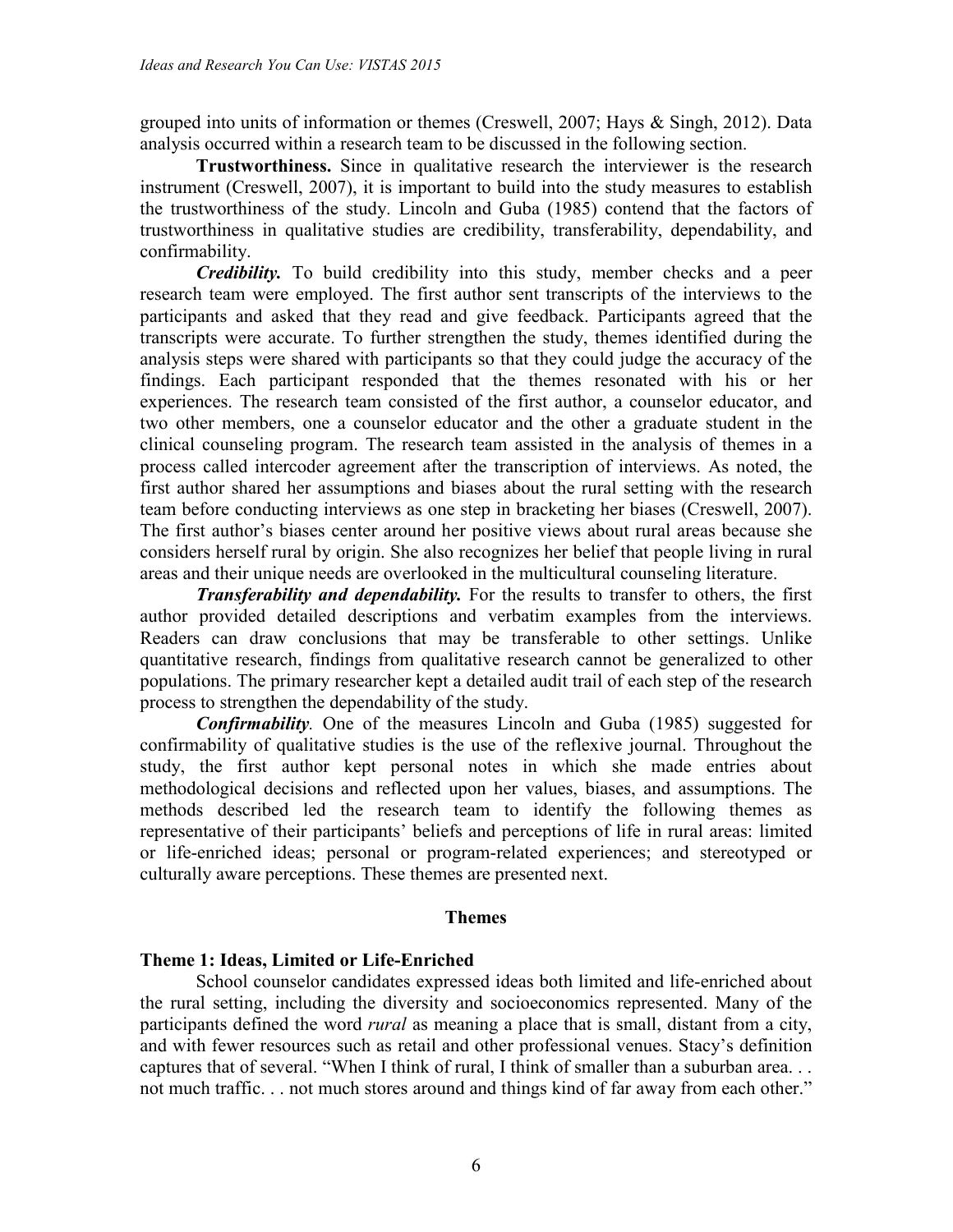Daisy said, "it's a small community with its own culture"; Amber said rural is mostly "less technical." Jen said, "it's a place where everybody knows everybody." Rebecca, a lifelong rural inhabitant before college, defined rural differently and referred to the people in her definition.

The first thing that comes to my mind when defining rural is resourcelessness . . . rich in history and tradition . . . tight-knit community because the numbers are small and pretty much everybody's family, so the people pull together when you need it . . . [but] there's not the resources, the knowledge, that's needed . . .

Rebecca's rural definition based on resourcelessness predicts the split between the knowledge participants held about socioeconomics and diversity in rural areas. Five of the participants not from a rural background explained that they would expect to find some socioeconomic challenges for rural community members based on fewer career opportunities but that overall, they were not aware of SES struggles in rural areas. The participants from rural areas, Rebecca, Daisy, and Amber, each discussed at length the poverty and financial divide they witnessed in their rural areas growing up. Daisy explained that SES in her rural school was difficult for her. "I know a lot about [rural economic struggle]. . . I found that the ones who didn't have a lot of money were kind of isolated." Rebecca explained the ripple effect on business due to perceived quality of the schools. "One of the things that when people bring business in, they think about they're gonna have to bring employees in who will have children. So they suffer as far as bringing industry in because they don't want their kids to go to these schools . . . "

In terms of rural diversity, eight participants, Jen, Bailey, Marcus, Jessica, and Stacy, believed that rural areas are less diverse than urban and suburban areas. Jen, who described her background as predominately urban, discussed the lack of diversity. "Because of the simple fact that there is a lack of diversity there, diversity should be everywhere, diversity is a good thing, and you don't have it there, it's a bad thing." Amber, a lifelong rural community member before college, told a different story of the racial and cultural diversity in her former community:

You have this one particular group in one area, and they kind of believe in one thing. And another particular group that lives in another area, and they're both either African American or Hispanic, or Caucasian, and they all value very different things. . . I think there's great diversity in rural areas and sometimes people forget that because it's so small.

# **Theme 2: Experiences, Personal or Program-Related**

School counselor candidates' responses to questions about rural residents and places showed varying experiences with the importance of *place* in multiculturalism and how the rural place might affect needed school counseling skills. First, participants' responses shared the greatest commonalities around their personal definition of multiculturalism. Common words used in their definitions included *understanding, acceptance, sensitivity, being able to work with people different from you*. Jen added that knowing the worldview of students is necessary as a multiculturally competent counselor; Jessica extended the definition and added the importance of accepting people's differences as individuals and not using the same skills with every person [client/student]. Two participants, Jen and Bailey, stressed that multiculturalism is so much more than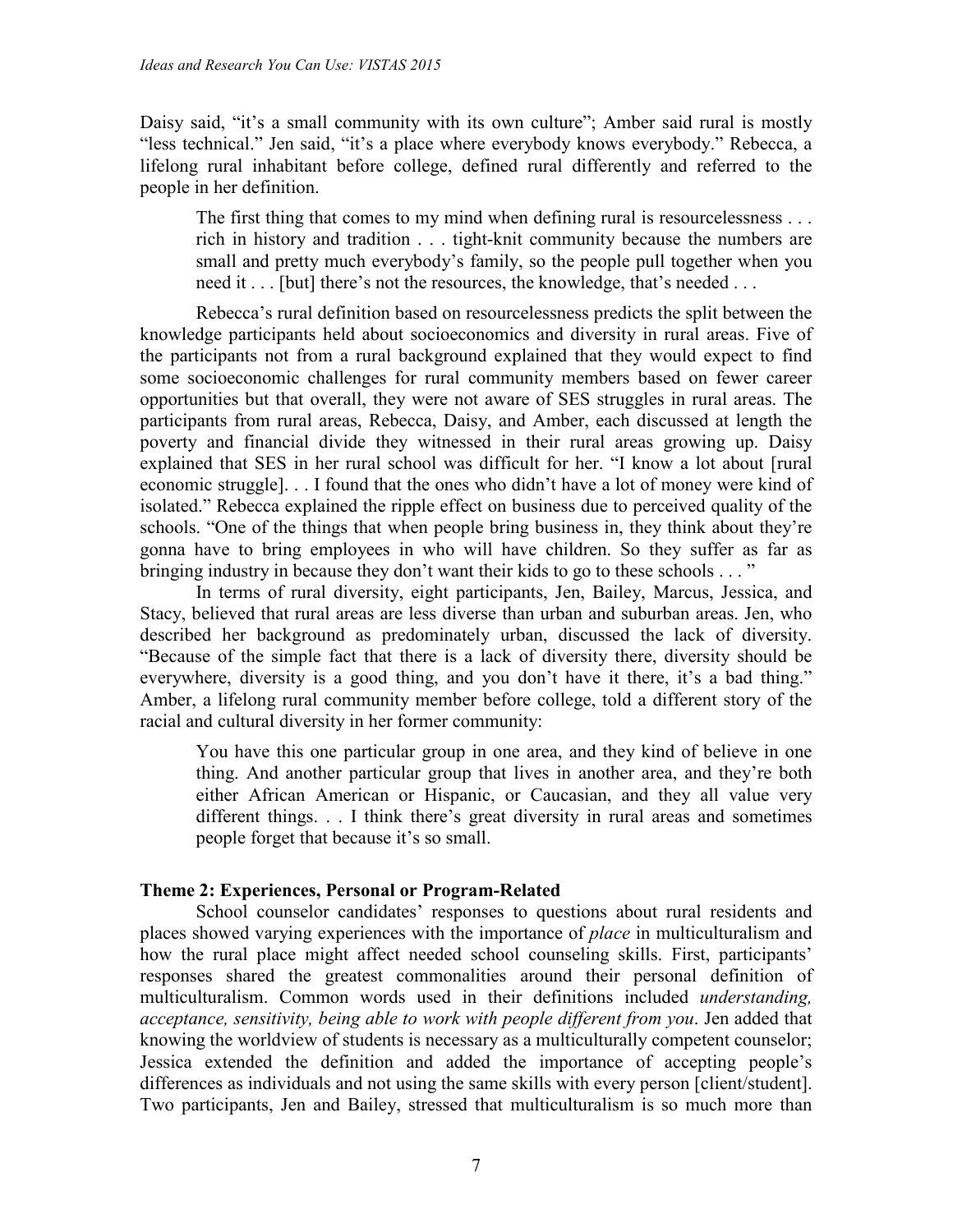race and a Black/White issue. Interestingly, three participants used *place* in their personal definition of multiculturalism. Marcus stated that counselors need to know where clients come from originally; Daisy added that the place a person comes from is part of multiculturalism; Jen explained that where you grew up is a part of multiculturalism. Five of the participants did not include any aspects of place in their discussion of multiculturalism.

Experiences surrounding the program-related counseling skills needed in rural areas contained shared commonalities. Bailey talked about the potential for problems with dual relationships; Jen stressed the understanding of generations of families and the need to be flexible when searching for student resources in rural areas. Daisy explained the skill of "doing their homework to know the different cultures there." Amber stressed the need to teach faculty about the effects of rural factors on their students. Rebecca, a strong speaker about generational cycles, explained that school counselors must understand that first-generation college students need extra support to break the cycle of underachievement. Stacy recognized that school counselors must seek open-mindedness and intentional reflection on their biases and preconceived notions of rural residents and places. At the same time, none of the eight participants said that the rural setting or skills needed there were a part of their counseling training. Stacy recognized that in her training program, school counselor master's students did not learn how to uncover and remove their biases about rural residents and places using strategies such as reflection.

#### **Theme 3: Perceptions, Stereotyped or Culturally Aware**

School counselor candidates' perceptions of rural places and people revealed stereotypes and cultural awareness. Each of the participants described idyllic images of rural places that included dirt roads, farms, open land and space, less traffic, even more quiet, sun, and sky. Amber pointed out that small schools are an image she has, and both she and Marcus added that they believe many rural images come from the media. In their perceptions of rural inhabitants, the participants' responses differed greatly. Bailey described rural residents in the following way: "They don't want to experience large things, you know, they're not gonna move away to a big city . . . they don't have aspirations of moving away or doing other things." Bailey went on to describe her idea of people in rural areas as poorly educated. Stacy said she believes that people in rural areas do not know about other cultures outside of theirs. Bailey and Marcus said they believe rural residents are friendlier than people from other settings, but added two exceptions. Bailey believed that people in rural areas would not accept people from outside their community, and Marcus postulated that rural residents would not be accepting of individuals from the LGBTQ community. Marcus quickly added that this perception is based strictly on stereotype. Four of the participants perceived the power of generations in rural communities. Jen, Bailey, and Rebecca pointed out that their idea of rural places and people included cycles rarely broken. Rebecca called these cycles *generational curses*. "Seems to be a kind of helplessness, just this is my life, this was the life of the generation before me, and now I have kids so I have to just suck it up and try to make the best of it." Rebecca went on to explain that she believes the helplessness she describes is tied to the lack of resources to which rural residents have access.

Three participants explained that people in rural areas do come from diverse races and cultures, and two discussed the major effect of a lack of opportunities in rural places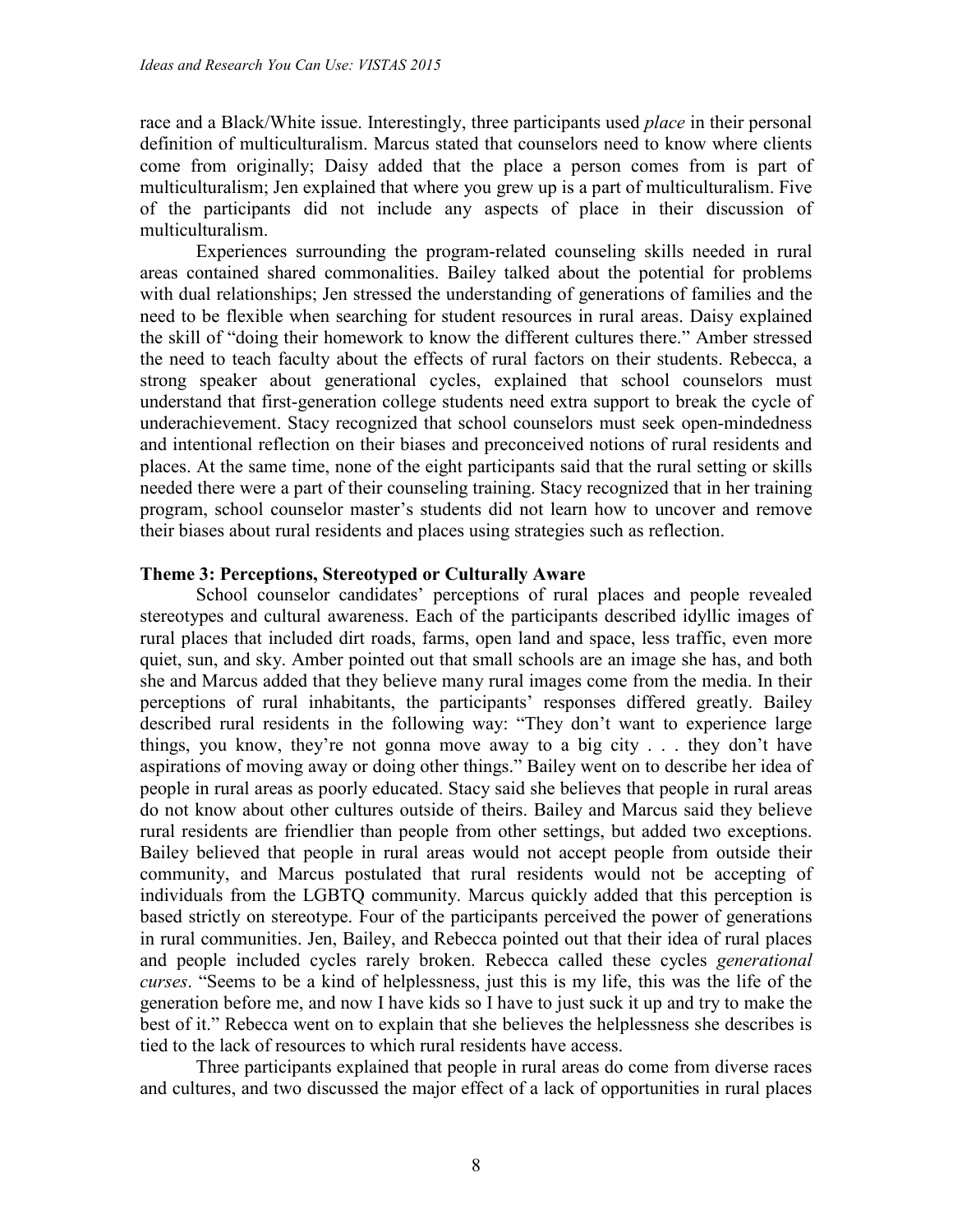on its people. Rebecca said that when she thinks of rural residents, she sees people "who have dreams and maybe have tried or want to get out and have gotten shut down, and their hopes and ambitions just kind of die [her voice trails off here]. They just can't make it over the fence to make the next step."

In regard to the possible marginalization of people in rural areas and the existence of *ruralism*, participants concurred that the stereotypes and misconceptions that exist around rural residents and places leave rural inhabitants marginalized. Jessica, Marcus, and Stacy discussed that their own ideas of rural inhabitants are based on stereotypes, and Marcus recognized that the ideas he holds "would make them feel worthless." Amber defined the stereotypes as those from the media, particularly television.

For instance, Honey Boo Boo . . . people think all people from Georgia maybe talk like that or act a certain way. And it's not really true. I think the media plays a big part in how people view what rural areas are like.

Daisy gave a similar example. "I think one is from the media . . . anytime you see a movie or something about rural things, you just see them all standing on the porch and they're just fanning. And you know it's not always like that." Bailey gave an example of the marginalization of rural inhabitants by saying that so many people believe them to be not only uneducated but not seeking an education. Jen offered that a person she met from a rural area arrived unprepared for college because her small, rural school did not offer the courses needed for college success. Ironically, Amber felt marginalized by her own teachers in a rural area when they suggested to her that she leave her rural area after graduation. "And that's just always confused me, I guess, is hearing my teachers growing up say, 'we want better for you.' And I'm just like, 'I kinda like it here.'" Rebecca stated the importance of discussing rural stereotypes and possible ruralism in school counseling programs. She asked the question, "how are you going to deal with the messages they've [rural students] been hearing all their lives if you don't know what those messages have been?"

#### **Discussion**

Researchers in this study examined the common experiences and ideas of school counselor candidates regarding life in the rural setting. From transcripts of interviews with participants, researchers developed significant statements, grouped statements into meaning units, and identified three themes. The themes emerging from this study indicate that these school counselors in training have developed beliefs about rural life and the challenges there and recognize the stereotypes of rural inhabitants. The participants report that rural life factors are not included in the multicultural curriculum of their counseling program. Socioeconomic struggle permeates the discussions of rural areas in the research literature (Budge, 2006; Strange et al., 2012). However, the participants were divided in their awareness of rural SES with only those originally from rural areas knowledgeable about the issue. In terms of their definition of *rural*, participants all described the setting with words such as *small* and *distant*, but only one participant, Rebecca, included qualities of life as defining rural when she spoke about the essence of rural containing the element of hopelessness.

In terms of rural schools, six of the eight participants recognized that schools in the setting often lack the resources of urban and suburban schools. Half of the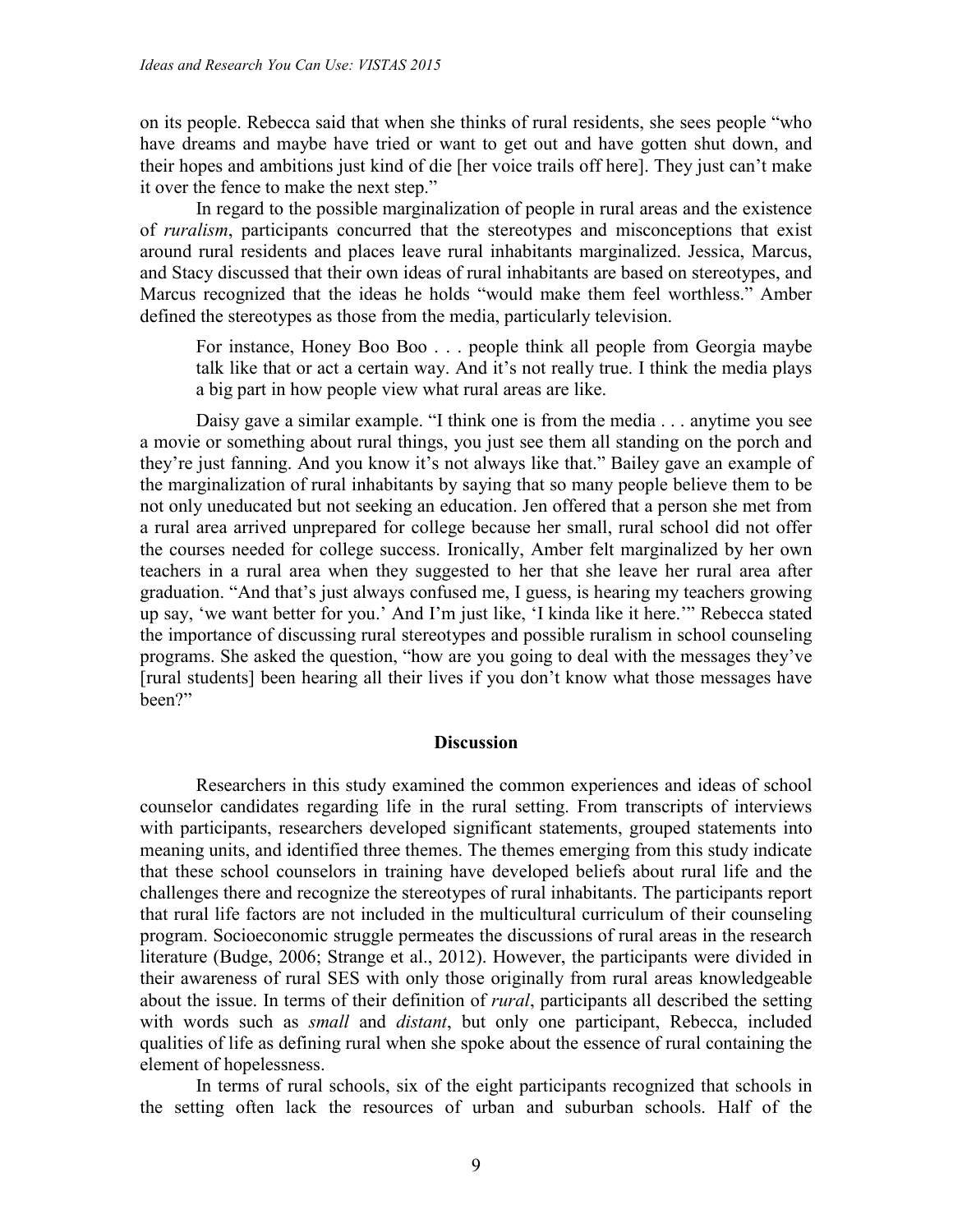participants did not believe rural areas to be culturally diverse. Around the topic of multiculturalism, participants discussed ideas of acceptance and knowledge of ways of life different from their own as integral to success as a counselor. Open-mindedness, ongoing reflection, and recognition of biases were discussed as important. Of the eight, only three used *place* as a factor in understanding multiculturalism though. Of the culture of rural areas, half of the participants expressed the common stereotype of rural as idyllic in part as related to open spaces and personal relationships with others in the community. Each of the participants discussed the stereotypes of backwards and uneducated rural inhabitants though, and two expressed the belief that people in rural areas do not wish to change. Only the three participants originally from rural areas discussed the strong desire rural inhabitants have to achieve more than their place or sometimes generations of family cycles are able to offer them. Each of the participants believed that people in rural areas face marginalization due to the stereotypes and the possible assumptions made about them because of *ruralism*.

#### **Implications and Limitations**

The themes that emerged from this study point to this sample of school counseling candidates' limited experiences with rural areas and to their ideas for expanding multiculturalism to include *ruralism*. These themes, while they are limited to students in one program, may inform counselor educators as they train school counseling candidates across programs. The following considerations for school counseling programs come from the lack of knowledge of rural challenges and recognized biases discussed by these participants. First, counselor educators might consider including *place* as a factor when preparing school counselors to be multiculturally competent practitioners (Grimes et al., 2013). With the consideration of place is the need to recognize that the rural setting and the people there struggle with unique educational and socioeconomic challenges often not understood by individuals from outside the rural setting. School counseling courses therefore should not only include knowledge about rural areas that these participants reported being unaware of, but also should focus on the skills needed to be successful as a rural school counselor (Hann-Morrison, 2011). Opportunities to examine and practice rural school counseling skills can be included in programs through role plays and case studies centered on rural topics. In order for students to examine *ruralism*, including their own biases and to confront the possible marginalization of people in rural areas, counselor educators can include a focus on social justice in rural areas. One participant in this study spoke about the connectedness of people and generations in rural places. This factor presents unique challenges in terms of advocacy and requires special skills because of the ripple effects of advocacy on multiple and inter-related systems and generations in the rural community (Bradley, Werth, & Hastings, 2012; Grimes et al., 2013). Because rural economics are tied to rural education, counselor educators might consider including discussions of rural economies and the changing sociology of rural places as such change impacts community members. As school counseling programs often contain service learning components (Ockerman & Mason, 2012), counselor educators might identify rural areas in which students may complete their projects. Likewise, requiring school counseling practicum and intern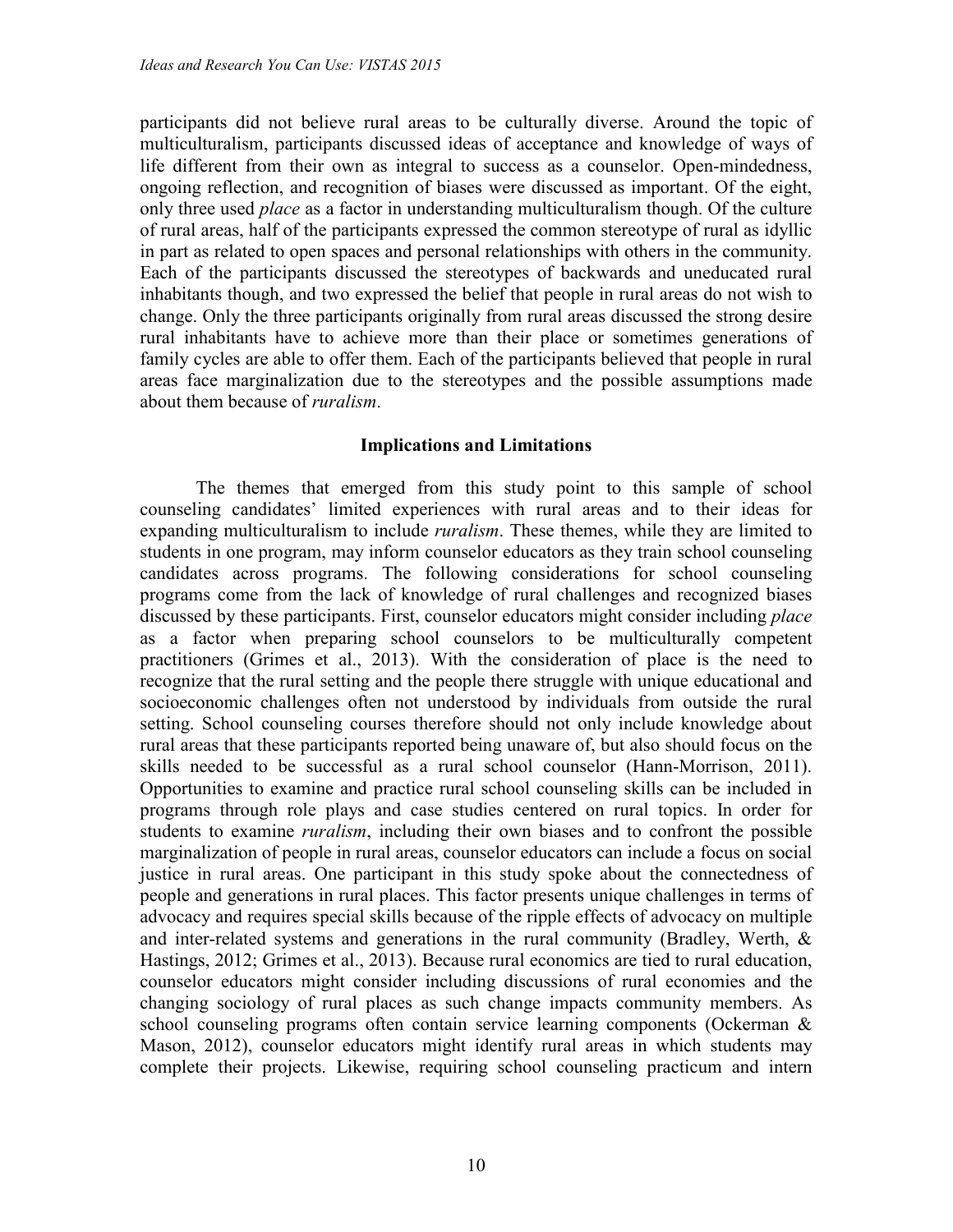students to complete hours in a rural setting where available would help students learn about the rural context firsthand.

More research is needed on rural school counseling to determine best practices for meeting the needs of students in rural communities. Additional studies with individuals in rural areas to determine their beliefs and perceptions about the ways in which they wish to receive the educational consultation/guidance and mental health services offered by school counselors are warranted. Researchers might consider the development of a rural competency scale for use in teaching multiculturalism. Finally, a broader study than this one with school counselor candidates at other universities regarding their beliefs and perceptions about rural school counseling is warranted.

Several limitations affect this study. The number of participants, eight, is small, but since the goal of qualitative research is not generalization, the number is effective. Since the participants resided in the same geographic region, their viewpoints may be limited to that region. Likewise, each of the participants in this study was a school counseling candidate in the same program, limiting their knowledge and perceptions of other programs. Finally, the first author who served as primary investigator recognizes that her bias toward focusing more on rural issues in counseling programs could affect the interactions with and responses from the participants. Indeed, the first author believes that rural communities are unique places in need of school counselors who understand the culture, diversity, challenges, and benefits of life there. Studies such as this one show the importance of expanding school counselor training programs to include rural concerns because as Rebecca suggested, "How will [school counselors] deal with the messages [rural inhabitants] have been hearing all their lives unless [they] know what the messages have been?"

#### **References**

American Counseling Association. (2000). *ACA code of ethics.* Alexandria, VA: Author. American Counseling Association. (2014). *ACA code of ethics.* Alexandria, VA: Author. American School Counselor Association (ASCA). (2012). *The ASCA National Model: A*

- *framework for school counseling programs* (3rd ed.). Alexandria, VA: Author.
- Arnold, M. L., Newman, J. H., Gaddy, B. B., & Dean, C. B. (2005). A look at the condition of rural education research: Setting a direction for future research. *Journal of Research in Rural Education*, *20*, 1–25.
- Auwarter, A. E., & Aruguete, M. S. (2008). Counselor perceptions of students who vary in gender and socioeconomic status. *Social Psychology of Education*, *11*, 389– 395.
- Ayers, J. (2011). *Make rural schools a priority: Considerations for reauthorizing the elementary and secondary education act*. Retrieved from https://www.americanprogress.org/wp-content/uploads/issues/2011/08/pdf/ rural\_schools.pdf
- Bardhoshi, G., & Duncan, K. (2009). Rural school principals' perceptions of the school counselor's role. *The Rural Educator*, *30*, 16–24.
- Bassett, D. L. (2003). Ruralism. *The University of Alabama School of Law*. Retrieved from http://ssrn.com/abstract=443120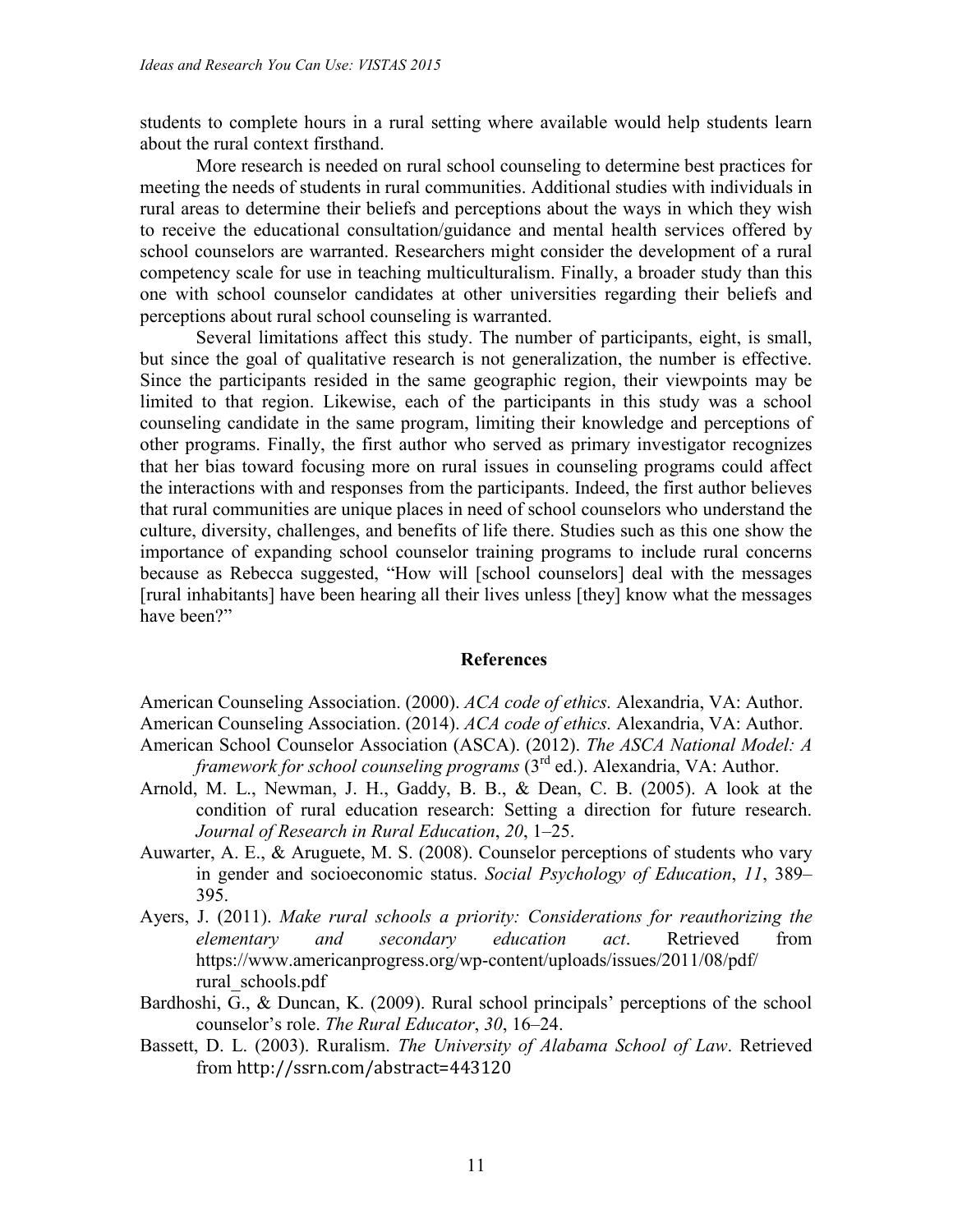- Bemak, F., & Chung, R.C. (2008). New professional roles and advocacy strategies for school counselors: A multicultural/social justice perspective to move beyond the nice counselor syndrome. *Journal of Counseling and Development*, *86*, 373–382. http://dx.doi.org/10.1002/j.1556-6678.2008.tb00522.x
- Bradley, J. M., Werth, J. L., & Hastings, S. L. (2012). Social justice advocacy in rural communities: Practical issues and implications. *The Counseling Psychologist*, *40*, 363–384. doi:10.1177/0011000011415697
- Breen, D. J., & Drew, D. L. (2012). Voices of rural counselors: Implications for counselor education and supervision. In *Ideas and research you can use: VISTAS 2012.* Retrieved from http://www.counseling.org/knowledge-center/vistas
- Budge, K. M. (2006). Rural leaders, rural places: Problem, privilege, and possibility. *Journal of Research in Rural Education*, *21*, 1–10.
- Carr, P. J., & Kefalas, M. J. (2009). *Hollowing out the middle: The rural brain drain and what it means for America*. Boston, MA: Beacon Press.
- Choi, J. Y. (2012). A portrait of rural health in America. *Journal of Rural Social Sciences, 27* (3), 1-16.
- Cohn, T. J., & Hastings, S. L. (2013). Building a practice in rural settings: Special considerations. *Journal of Mental Health Counseling*, *35*, 228–244.
- Creswell, J. W. (2007). *Qualitative inquiry and research design: Choosing among five approaches* (2nd ed.). Thousand Oaks, CA: Sage.
- Cuervo, H. (2012). Enlarging the social justice agenda in education: An analysis of rural teachers' narratives beyond the distributive dimension. *Asia-Pacific Journal of Teacher Education*, *40*, 83–95. doi.org/10.1080/1359866X.2012.669829
- Davis, M. R. (2009). Study urges regional policy focus on issues facing rural schools. *Education Week*, *29*(10), 8. Retrieved from http://www.edweek.org/ew/articles/2009/11/04/10rural-2.h29.html
- Evans, G. D., Radunovich, H. D., Cornette, M. M., Wiens, B. A., & Roy, A. (2008). Implementation and utilization characteristics of a rural, school-linked mental health program*. Journal of Child and Family Studies*, *17*, 84–97.
- Glaze, C., Edgar, L. D., Rhoades-Buck, E., & Rutherford, T. (2013). Visual communications: An analysis of university students' perceptions of rural America based on select photographs. *Journal of Applied Communications*, *97*(1), 9–24.
- Griffin, D., & Galassi, J. P. (2010). Parent perceptions of barriers to academic success in a rural middle school. *Professional School Counseling*, *14*, 87–100.
- Griffin, D., Hutchins, B. C., & Meece, J. L. (2011). Where do rural high school students go to find information about their futures? *Journal of Counseling & Development*, *89*(2), 172–181. http://dx.doi.org/10.1002/j.1556-6678.2011.tb00075.x
- Grimes, L. E., Haskins, N., & Paisley, P. O. (2013). "So I went out there": A phenomenological study on the experiences of rural school counselor social justice advocates. *Professional School Counseling*, *17*, 40–51. doi:10.5330/ PSC.n.2013-17.40
- Guiffrida, D. A. (2008). Preparing rural students for large colleges and universities. *Journal of School Counseling*, *6*(14), 1–25.
- Hann-Morrison, D. (2011). The varied roles of school counselors in rural settings. *Georgia School Counselors Association Journal*, *18*, 26–33.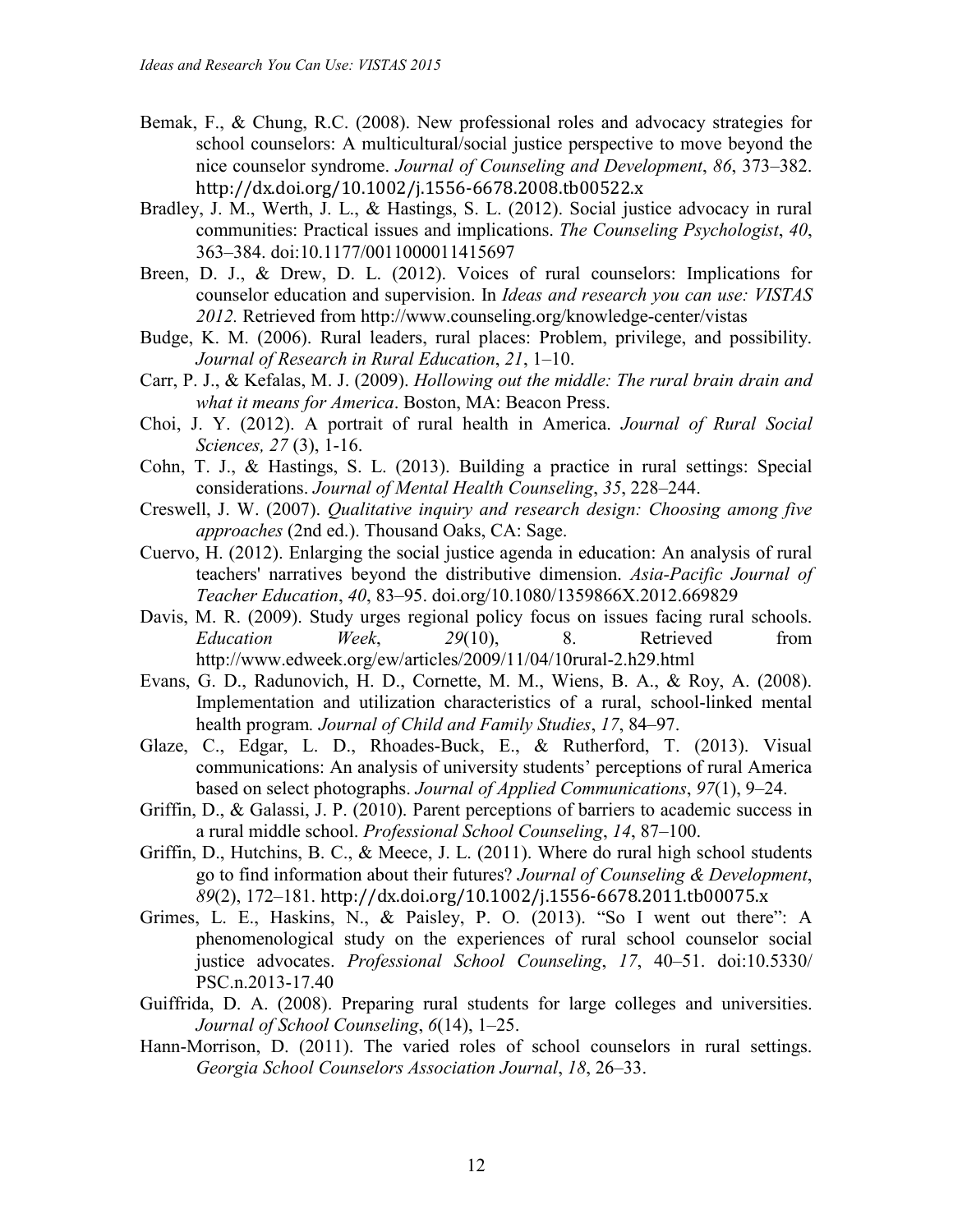- Hays, D. G., & Singh, A. A. (2012). *Qualitative inquiry in clinical and educational settings.* New York, NY: Guilford Press.
- Hines, P. L. (2002). Transforming the rural school counselor. *Theory into Practice*, *41*, 192–201. doi:10.1207/s15430421tip4103\_8
- Holcomb-McCoy, C. (2007). *School counseling to close the achievement gap: A social justice framework for success.* Thousand Oaks, CA: Corwin Press.
- Housing Assistance Council. (2010). Tabulations of the Census. *SF1 population counts*. Retrieved from http://www.ruralhome.org/storage/research notes/rrn-race-andethnicity-web.pdf
- Hutchins, B. C., & Akos, P. (2013). Rural high school youth's access to and use of school-to-work programs. *The Career Development Quarterly*, *61*(3), 210–225.
- Kellogg Foundation. (2001). *Perceptions of rural America.* Washington, DC: Greenberg Quinian Rosner.
- Kellogg Foundation. (2005). *Perceptions of rural America: Congressional perspectives.* Washington, DC: Greenberg Quinian Rosner.
- Lee, S. W., Lohmeier, J. H., Niileksela, C., & Oeth, J. (2009). Rural schools' mental health needs: Educators' perceptions of mental health needs and services in rural schools. *Journal of Rural Mental Health*, *33*(1), 26–31.
- Lewis, J. A., Arnold, M. S., House, R., & Toporek, R. L. (2002). *ACA Advocacy Competencies*. Retrieved from http://www.counseling.org/resources/ competencies/advocacy\_competencies.pdf
- Lincoln, Y. S., & Guba, E. G. (1985). *Naturalistic inquiry.* Thousand Oaks, CA: Sage.
- Listug-Lunde, L., Vogeltanz-Holm, N., & Collins, J. (2013). A cognitive-behavioral treatment for depression in rural American Indian middle school students. *American Indian and Alaska Native Mental Health Research*, *20*(1), 16–34. http://dx.doi.org/10.5820/aian.2001.2013.16
- McIlveen, P., Morgan, T., & Bimrose, J. (2012). A longitudinal study of the experience of a career development program for rural school students. *Australian Journal of Career Development*, *21*(1), 22–30. http://dx.doi.org/10.1177/ 103841621202100104
- Mitcham-Smith, M. (2007). Advocacy: Professional school counselors closing the achievement gap through empowerment: A response to Hipolito-Delgado and Lee. *Professional School Counseling*, *10*, 341–343.
- Monteiro-Leitner, J., Asner-Self, K. K., Milde, C., Leitner, D. W., & Skelton, D. (2006). The role of the rural school counselor: Counselor, counselor-in-training, and principal perceptions. *Professional School Counseling*, *9*, 248–251.
- Morsette, A., Swaney, G., Stolle, D., Schuldberg, D., van den Pol, R., & Young, M. (2009). Cognitive behavioral intervention for trauma in schools (CBITS): Schoolbased treatment on a rural American Indian reservation. *Journal of Behavior Therapy and Experimental Psychiatry*, *40*, 169–178.
- National Center for Education Statistics (NCES). (2006). *Rural education in America: Definitions*. Retrieved from http://nces.ed.gov/surveys/ruraled/ definitions.asp
- Ockerman, M., & Mason, E. C. M. (2012). Developing school counseling students' social justice orientation through service learning. *Journal of School Counseling, 10*(5). Retrieved from http://www.jsc.montana.edu/articles/v10n5.pdf